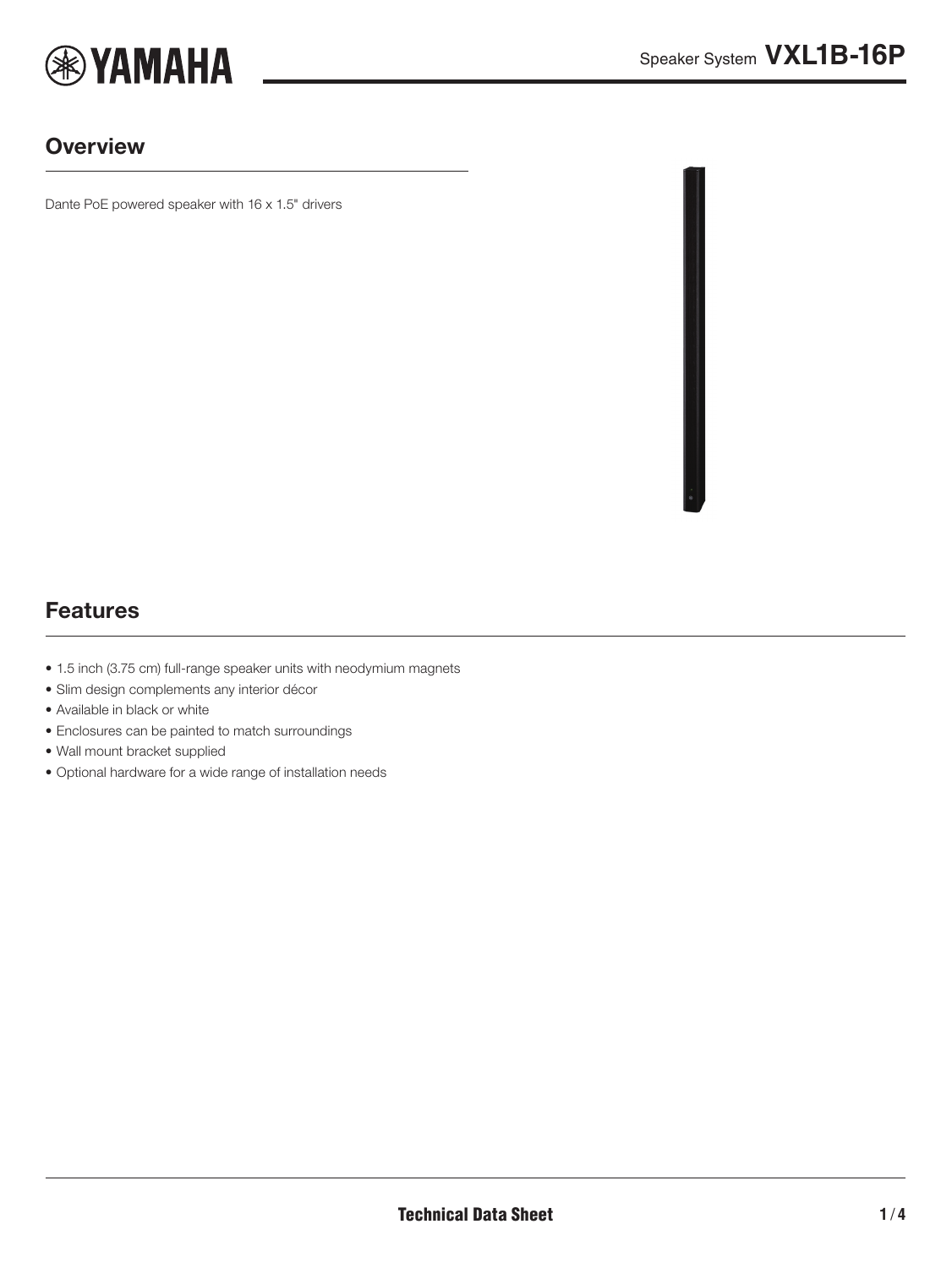

# **Specifications**

#### **General Specifications**

| <b>Speaker Type</b>                |                                | Full-range, powered speaker, bass reflex                                                                          |
|------------------------------------|--------------------------------|-------------------------------------------------------------------------------------------------------------------|
| Frequency Range (-10dB)            |                                | 80Hz - 20kHz*1                                                                                                    |
| <b>Nominal Coverage</b>            | H                              | $170^\circ$                                                                                                       |
|                                    | $\mathsf{V}$                   | $25^{\circ}$ (+12.5° - -12.5°)                                                                                    |
| Effective Coverage (-10dB)         | H                              | $180^\circ$                                                                                                       |
|                                    | $\mathsf{V}$                   | $30^{\circ}$ (+15° - -15°)                                                                                        |
| Components                         | LF-HF                          | 1.5" (3.75cm) Cone x 16                                                                                           |
| Maximum Output Level (1m; on axis) |                                | 102 dB SPL (when using PoE+(IEEE 802.3at))*2                                                                      |
| <b>Power Rating</b>                | Dynamic                        | 15W (PoE+ (IEEE 802.3 at)), 6W (PoE (IEEE 802.3 af))                                                              |
|                                    | Continuous                     | 15W (PoE+ (IEEE 802.3 at)), 6W (PoE (IEEE 802.3 af))                                                              |
| I/O Connectors                     |                                | RJ-45 (Dante) x 1                                                                                                 |
| <b>Protection Circuit</b>          | <b>Speaker Processing</b>      | Clip limiting, Integral power protection                                                                          |
|                                    | <b>Amplifier Protection</b>    | Over current protection, Over temperature protection, Under voltage lock out, DC detection, Clock detection       |
|                                    | <b>Power Supply Protection</b> | Over load protection, Over voltage protection, Under voltage lock out                                             |
| Cooling                            |                                | Natural convection                                                                                                |
| <b>Power Requirements</b>          |                                | PoE+(IEEE 802.3at), PoE(IEEE 802.3af)                                                                             |
| <b>Power Consumption</b>           |                                | Idle: 3W, 1/8(Pink Noise): 6W (PoE+(IEEE 802.3at)), 4.3W (PoE(IEEE 802.3af))                                      |
| Finish                             |                                | VXL1B-16P: Black painting (approximate value: Munsell N3.0)                                                       |
| <b>Magnetic Shielding</b>          |                                | N <sub>o</sub>                                                                                                    |
| <b>Dust and Water Resistant</b>    |                                | No.                                                                                                               |
| <b>Accessories</b>                 |                                | Mounting bracket x 2, Bracket base x 2, Safety wire x 1, Machine screws (M5x10) x 2, Template x 1, Owner's manual |
| <b>Options</b>                     |                                | WMB-L1B (W), HCB-L1B, PA-L1B                                                                                      |
| Packaging                          |                                | Packaged in 1 pc                                                                                                  |
| Dimensions (W x H x D)             |                                | 54mm x 1120mm x 104mm (2.1" x 44.1" x 4.1") (Speaker only)                                                        |
| Weight                             |                                | 5.0kg (11.0lbs) (Speaker only)                                                                                    |
|                                    |                                |                                                                                                                   |

\*1: Half-space (2π)

\*2:Measured peak SPL with IEC noise at 2m; value converted to 1m is shown (frequency range: 100 Hz – 10 kHz)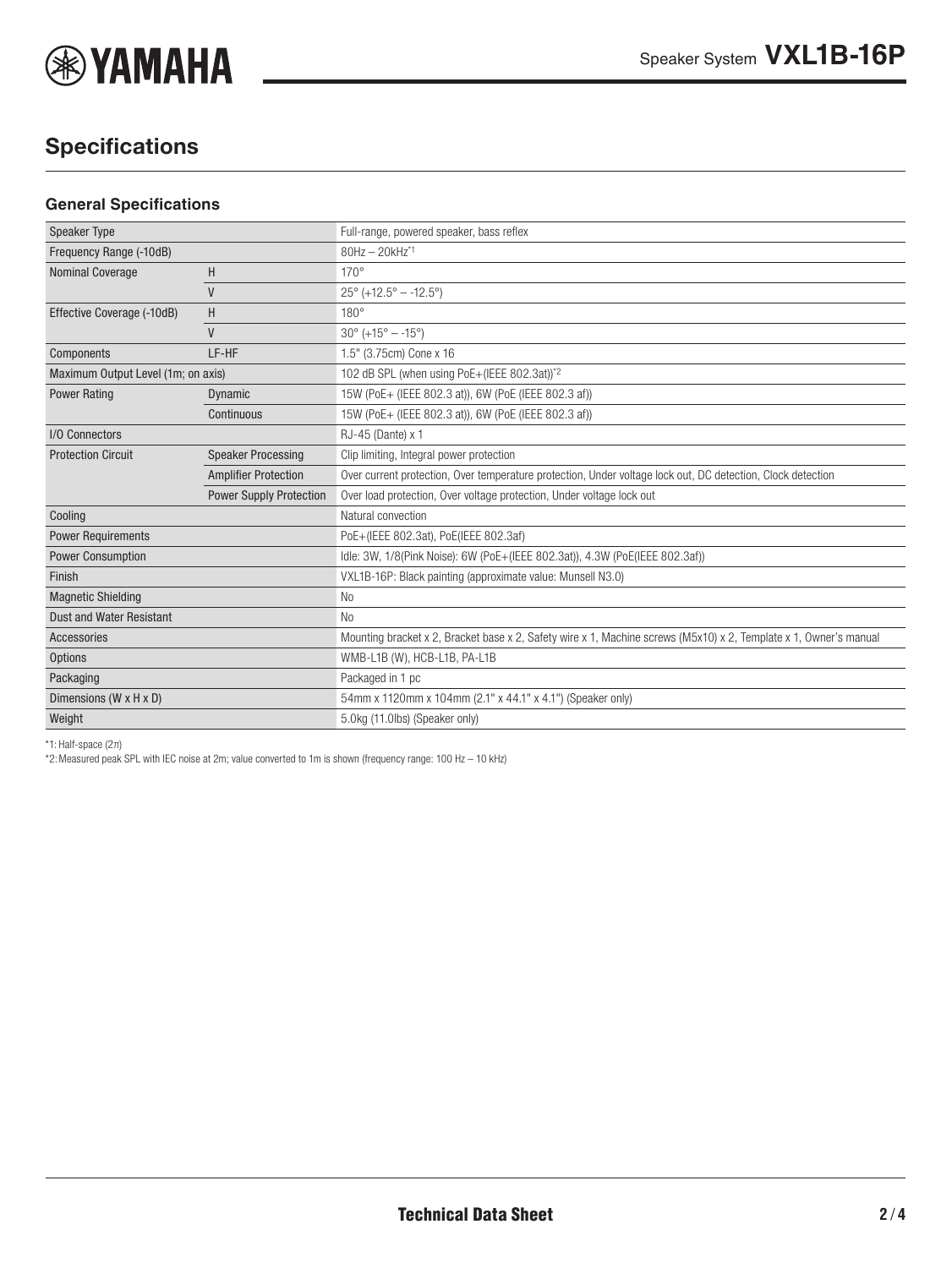

Unit: mm (inch)

### **Dimensions**



# **Options**

- WMB-L1B / WMB-L1W Wall Mount Bracket
- 
- 

• HCB-L1B Horizontal Coupling Bracket • PA-L1B Pole Mount Bracket

# **Software**

- ProVisionaire Touch
- ProVisionaire Control